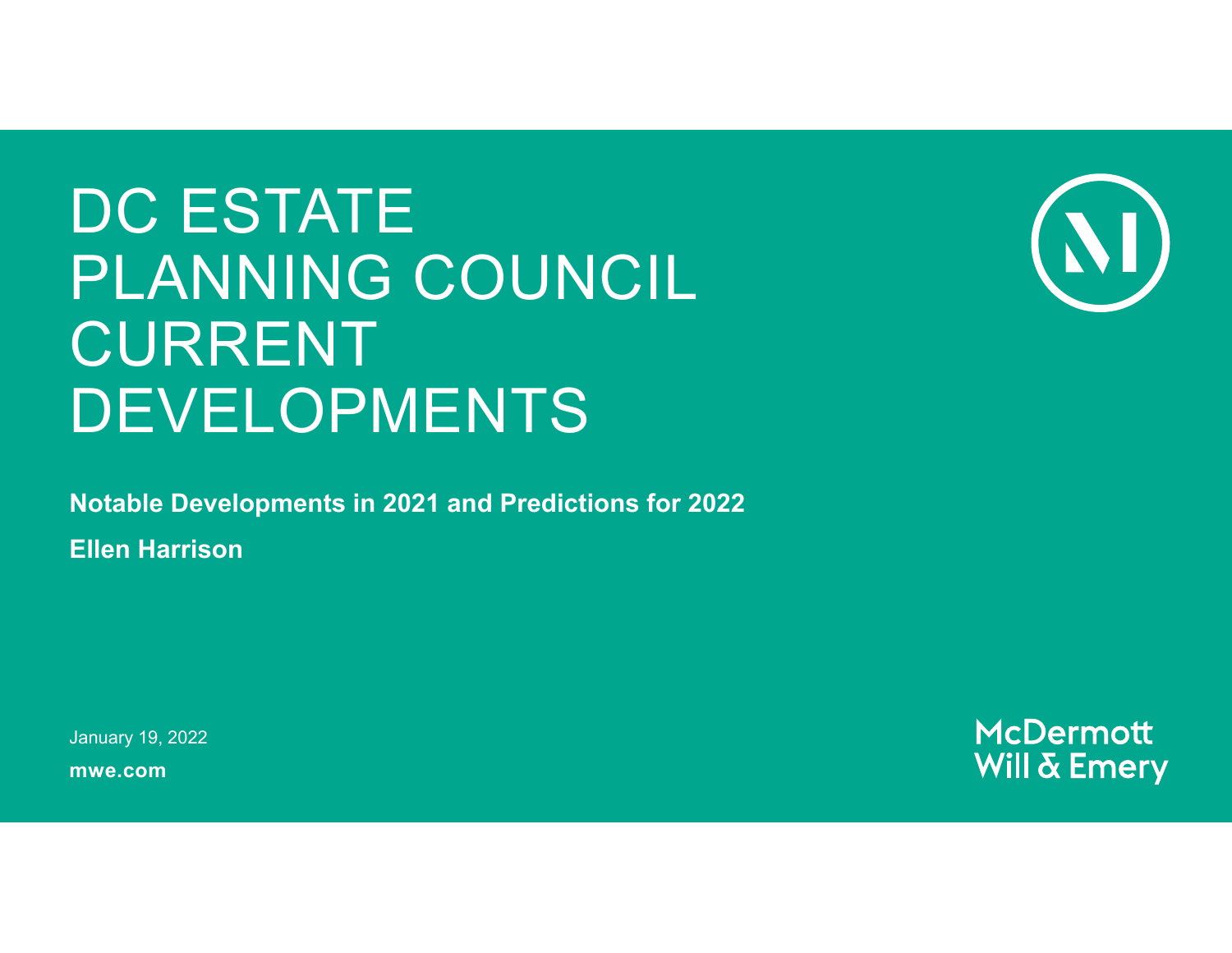### LEGISLATIVE TAX INITIATIVES IN 2021

#### • Among the legislative proposals considered in 2021 that would have significantly affected estate planning were:

- Deemed realization on transfers by gift or at death
- Periodic gain recognition of assets held in nongrantor trusts and in partnerships
- Reduction of basic exclusion amount and increased transfer tax rates (automatic sunset and easy to adopt off the shelf)
- Alignment of grantor trust rules for income and transfer tax purposes
- Override Rev. Rul. 85-13 (can be accomplished without legislation)
- Effectively eliminate GRATs (can be adopted off the shelf; *cf* Surface Transportation Act's adoption of "basis consistency rule" in July 2015 to meet revenue need)
- Eliminate valuation discounts for nonbusiness assets in entities (can be accomplished by regulation but might be challenged in court)
- Increased information reporting for trusts
- Elimination of GST exemption for long term trusts
- Introduce a per-donor limitation for gift tax exclusion for annual gifts
- Wyden's mark-to-market billionaires tax and Warren's wealth tax
- Income tax changes: increased income and capital gains tax rates, including a surtax on high income persons, expanded application of net investment income tax, limit qualified business income tax deduction to moderate income taxpayers; limit accumulation of wealth in qualified retirement plans; limit like kind exchanges, tax carried interest income as ordinary income, eliminate lower tax rate for qualified dividends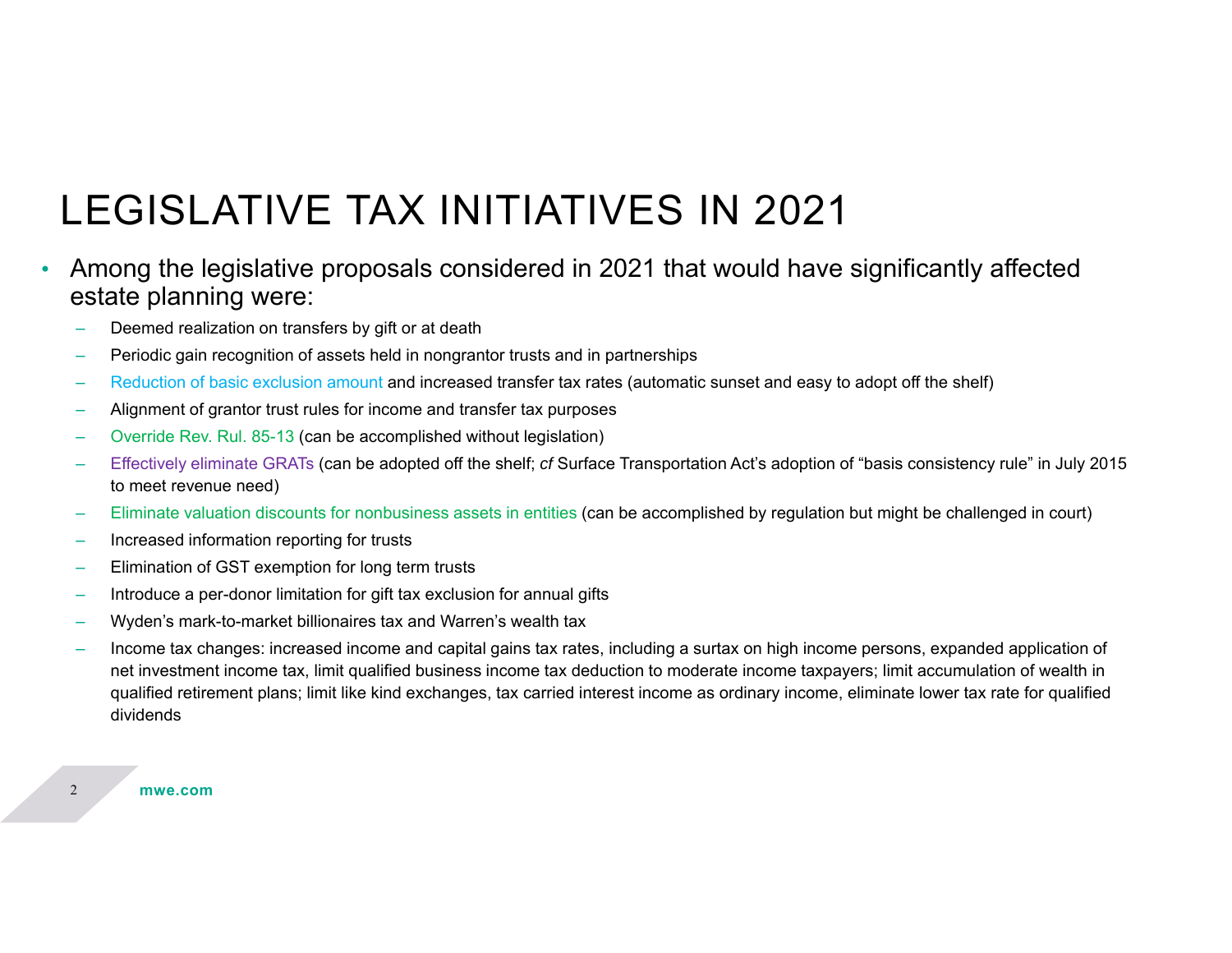#### What proposals might "stick" PREDICTIONS FOR 2022:

- $\bullet$  Proposals in the current BBB Act – surtax and limits on accumulating wealth in qualified plans, extension of the NII tax.
- Those proposals on the shelf that are not controversial and do not have retroactive effect, e.g. revision of GRAT rules
- Those proposals that merely accelerate a sunset, e.g. lower basic exclusion amount
- •Rate changes
- $\bullet$  Those provisions that do not require legislation, e.g. valuation rules, Rev. Rul. 85-13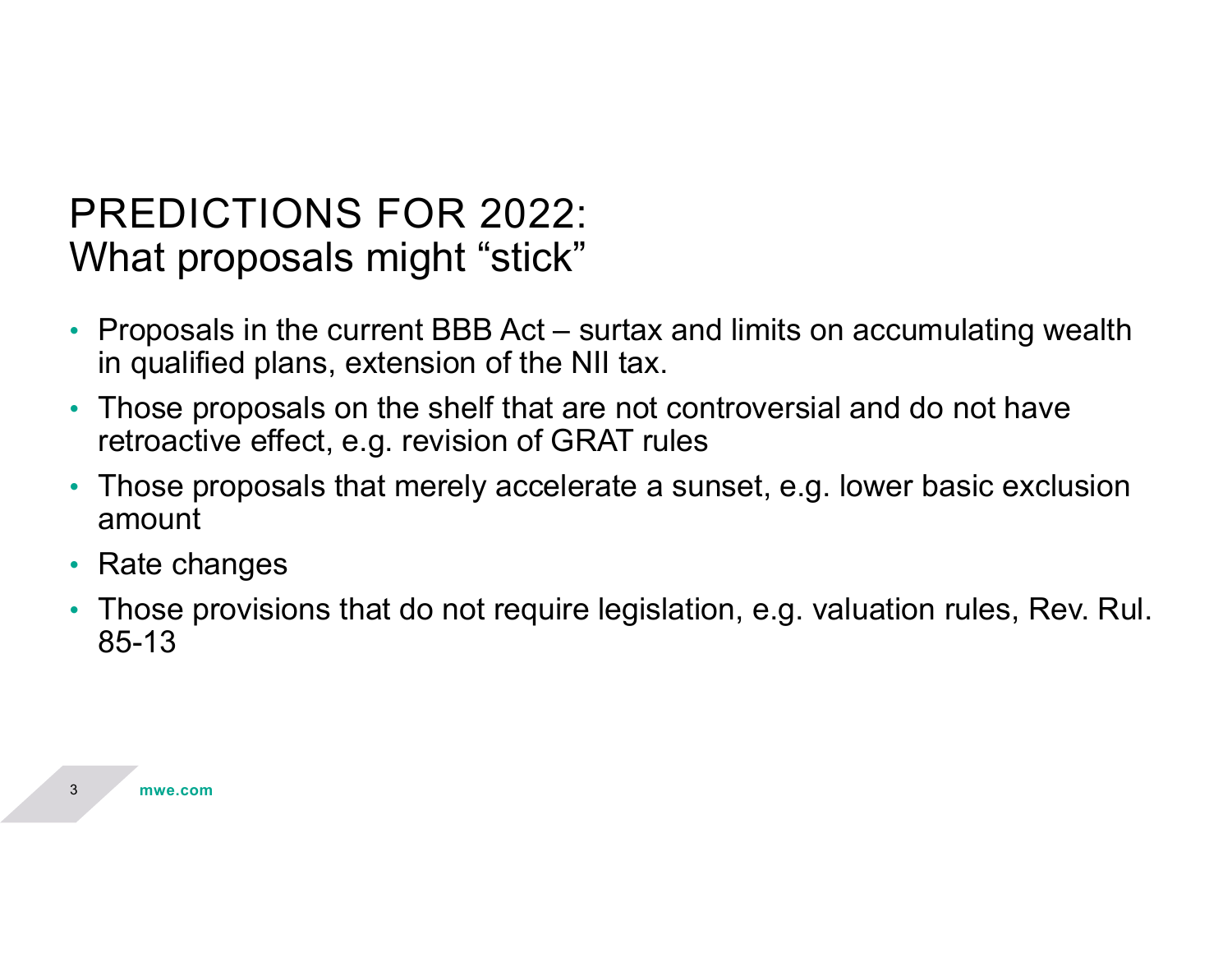# PRIORITY GUIDANCE PLAN

Issued 9/9/2021 for plan year ending 6/30/22: https://www.irs.gov/pub/irs-utl/2021-2022-pgp-initial.pdf

- 1. Final regs on user fees for closing letters, issued 9/27/21, establishes a \$67 fee; procedure for requesting *see* https://www.irs.gov/businesses/small-businesses-self-employed/frequently-askedquestions-on-the-estate-tax-closing-letter; on effect of closing letter *see* CCA 202142010 (4/1/21)
- 2. Final regs on basis consistency (§§1040(f) and 6035)
- 3. Narrowing "anti-clawback" regulations (§§2001 and 2010) to address whether gifts that are includable in the gross estate should be excepted from the special rule in Reg. §20.2010-1(c). *See*  https://nysba.org/NYSBA/Sections/Tax/Tax%20Section%20Reports/Tax%20Section%20Reports%2020 19/1410%20Report.pdf and https://www.milbank.com/images/content/1/3/v2/132309/45-EGTJ-03- Lynagh-Final.pdf
- 4. Regulations on alternate valuation and post-death actions. §2032 "anti-Kohler regulations" 14 year saga
- 5. Estate tax deductions of expenses and claims paid after estate tax is paid (§2053) Use of present value concepts; Graegin loans (begun in 2008)

4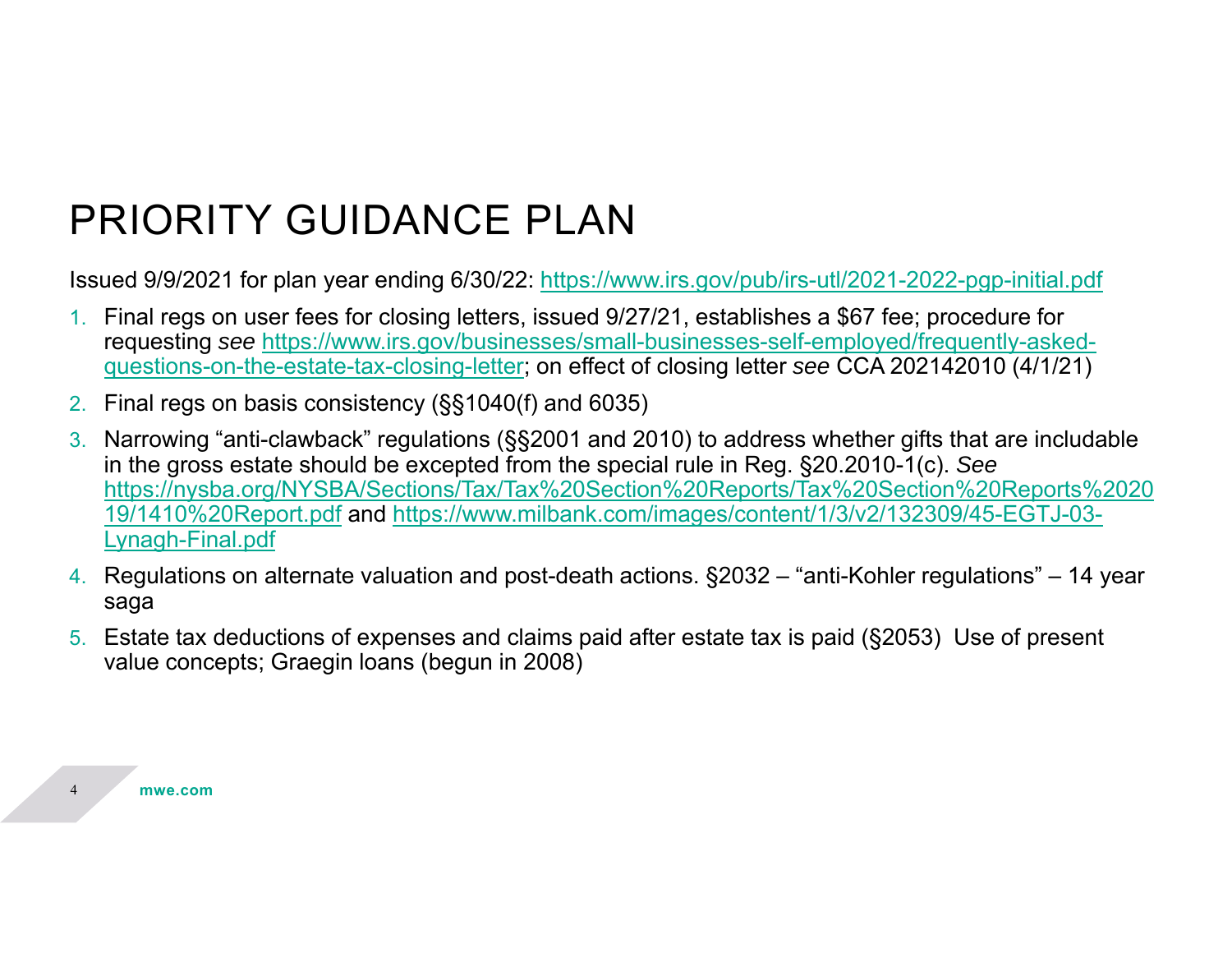#### PRIORITY GUIDANCE PLAN (CONTINUED)

- 6.  $\,$  Final regulations under §2642(g); requirements for requests for an extension of time to make GST allocation elections. Prop. Reg. §26.2642-7- the requirement of affidavits of tax professionals may be modified.
- 7. Taxation of gifts and bequests from covered expatriates. Needed since 2008 when §2801 was adopted. Regulations proposed in 2015 clarified that no tax will be due until final regulations adopted but then the tax imposed by §2801 will apply to post June 17, 2008 gifts and bequests, although no interest will be due for periods prior to the issuance of final regulations. Thus, the regulations will have unconscionable retroactive effect. For ACTEC comments on the proposed regulations *see* https://www.actec.org/assets/1/6/ACTEC\_Comments\_re\_2801.pdf?hssc=1.
- 8. Updated actuarial tables under §7520. Mortality tables are to be updated every 10 years; thus were mandated for transfers after April 30, 2019, but the tables were not ready then. Will transition relief be granted? Life expectancy increased greatly in the last 10 years; the probability of a person age 60 surviving to age 90 increased from 21.1% to 26.6%. This change will increase the charitable deduction for CLATs and reduce the deduction for CRATs

OMITTED from the Guidance Plan is guidance regarding the basis of assets in a grantor trust if the assets are not included in the gross estate of the grantor. Rev. Proc. 2015-37 put this issue on the no rule list. See PLR 201544002 (revocable trust of a NRA); 201245006 (1014(b)(3) trust created by NRA) and Rev. Rul. 84-139 (assets inherited from NRA acquire new basis).

5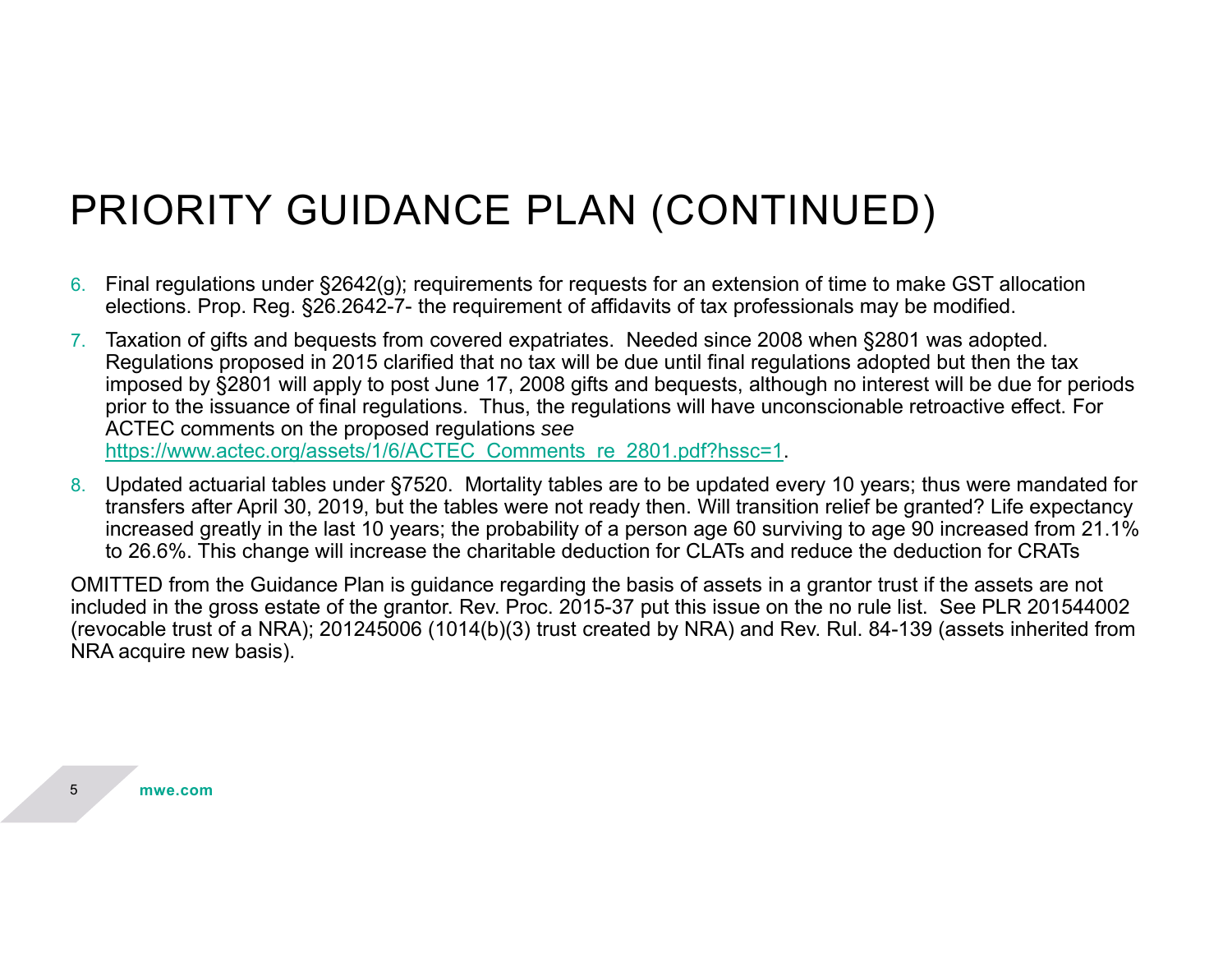#### CORPORATE TRANSPARENCY ACT ("CTA"), PUBLIC LAW NO. 116-283 (JAN. 1, 2021)

- • The CTA was adopted to create a national beneficial ownership registry for "reportable companies." Proposed regulations were issued 12/8/21. *See*  https://www.federalregister.gov/documents/2021/12/08/2021-26548/beneficial-ownership-information-reporting-requirements#citation-112-p69936.
- • An ordinary trust is not a reportable company. *See* Prop. Reg. 31 CFR §1010.380(c). However, an individual may be deemed to own or control an ownership interest in a reporting company through a trust. A "beneficial owner" is an individual who exercises substantial control over an entity or owns or controls not less than 25% of the ownership interests in an entity. 31 USC §5336(a)(3)(A). The beneficial owners who must be disclosed when a trust owns an interest in a reporting company are: (1) a trustee or other individual who has authority to dispose of trust assets, (2) a beneficiary who: (i) is the sole permissible recipient of income and principal or (ii) has the right to demand a distribution of or withdraw substantially all of the assets, or (3) a grantor or settlor who has the right to revoke the trust or withdraw assets of the trust. *See* Prop. Reg. 31 CFR §1010.380(d)(3)(ii)(C).
- • Compare this to the FinCEN Consumer Due Diligence ("CDD") regulations that only require disclosure of the name of a trustee when a trust opens a financial account. 31 CFR §1010.230(d)(3). FinCEN rejected this rule:
	- "[T]he CDD Rule does not provide transparency with respect to complex ownership structures, extensive use of trusts, voting arrangements among owners, golden shares entitling their owners to voting rights disproportionate to their equity stake, and other mechanisms that can obscure the connection between an individual owner and a reporting company. Therefore, it is not at all clear that the CDD Rule results in the identification of all individuals who should be identified as 25 percent owners. Instead, the CDD Rule standard could permit obfuscatory behavior. In connection with trusts, for example, FinCEN believes that requiring the reporting only of the trustee under the ownership interests component would promote the misuse of trusts to hide beneficial ownership interests and complicate the ability of reporting companies to comply with the CTA and the proposed rule. As with the definition of substantial control, FinCEN believes its proposed approach would provide law enforcement with a more accurate and complete picture of an entity's true ownership, regardless of formalities."
- •Comments on the proposed regulations are due Feb. 7.
- Reporting for entities created before the effective date of final regulations will be required within one year of the issuance of final regulations. (Shortening the 2-year period contemplated by the CTA.) For entities formed after the effective date of final regulations, reporting is required within 14 days of the creation of the entity. 31 CFR §1010.380(a)(1)(iii).
- • Strict protocols will apply to the use of the beneficial ownership information. Generally, this information will be available only to government agencies, financial institutions and regulators. FinCEN will issue regulations detailing these protocols. FinCEN also will revise the CDD regulations to conform to the new CTA regulations.

**mwe.com**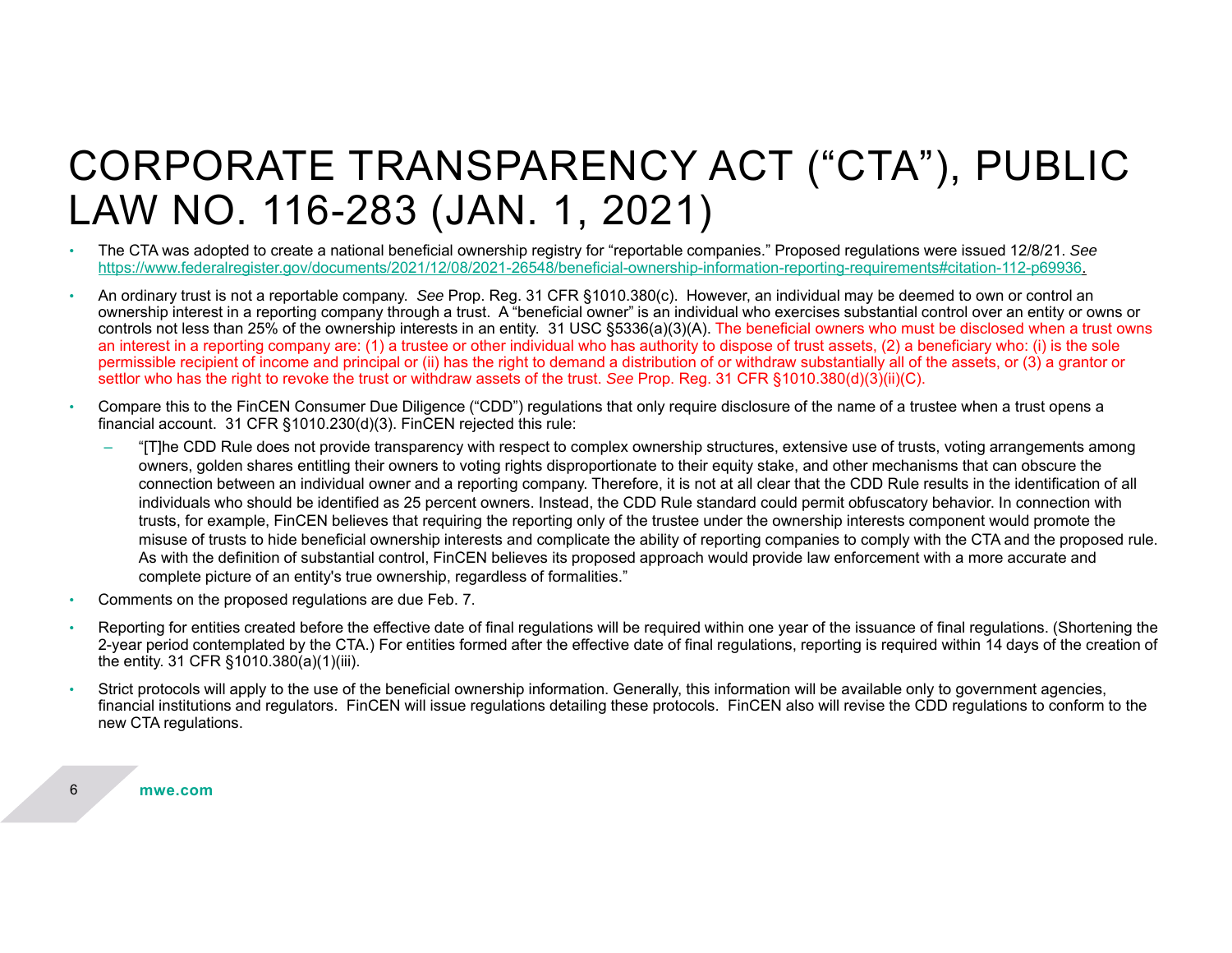#### NOTABLE RECENT CASES

- • *Warne v. Com'r.* T.C. Memo 2021-7 (2/18/21). Values of LLC interests passing at death to two charities must be discounted in calculating the charitable deduction even though the estate owned 100% of the LLC interests. This caused a \$2.5mm reduction in the charitable deduction on which estate tax is due. Cf., *Ahmanson Foundation v. US,* 674 F2d. 761 (9th Cir. 1981) in which a 99% interest passing to charity was discounted where the decedent's 1% interest passed to an individual. Same result obtains where 100% of decedent's interest passes to different charities. This result could have been avoided by leaving the assets to a DAF or private foundation and directing the DAF or foundation to make the charitable gifts. The same problem arises in the marital deduction area. *Cf*., *Estate of Disanto v. Com'r*. T.C. Memo 1999-421 in which the marital deduction was reduced for discounts attributable to the spouse receiving only a minority interest in closely held stock due to her disclaimer. If the decedent's will devises a majority owned asset to several charities or to charities and individuals or to a spouse and other persons, this issue can arise. Giving the charity or spouse a put right might help. Note that this problem also can arise in a case when a partnership's assets are included in the gross estate under §2036 and the asset that pass to the surviving spouse is an interest in the partnership to which DLOM apply. *See,* Angkatavanich, "*Black Shirts (Black Shurtz) and the Marital Deduction Mismatch*," Trusts & Estates 37 (June 2010).
- *Smaldino v. Com'r.* T.C. Memo 2021-127 (11/10/21) A purported gift by H to W followed by W's purported gift to a trust was really an indirect gift by H to the trust. On 4/14/2013, H transferred to W approximately a 41% nonvoting interest in an LLC controlled by H using a Wandry clause (units having a value of \$5,249,118.58, which was W's BE). On 4/15/2013, W transferred the same interest to an irrevocable trust created by H to which he had previously transferred an 8% nonvoting interest in the LLC. Documents failed to indicate the dates they were signed. The LLC agreement and its tax returns never showed W as an owner. Court applied a "substance over form" argument. The transfers to W were never effected and the transactions were part of *a pre-arranged plan*. There were bad facts: W acknowledged that she committed to re-transfer the membership interest after she received them, the transfers were contemporaneous, and there were a number of foot-faults in the documentation. However, the reasoning of the case is cause for concern. Consider the application of §2036 if H gifts to W and W gifts to a SLAT fbo H. *Cf*., *Brown v. U.S*. 329 F. 3d. 664 (9th Cir. 2003) (H made gift to W and W made gift to trust; H died within 3 years, step transaction doctrine applied so that §2035 applied to the gift tax paid within 3 years of the death of H who was the real donor.) Consider transmutations of community property made to allow a donative transfer by one spouse rather than a joint transfer. Compare a division of jointly-held assets to facilitate spouses making separate gifts.

•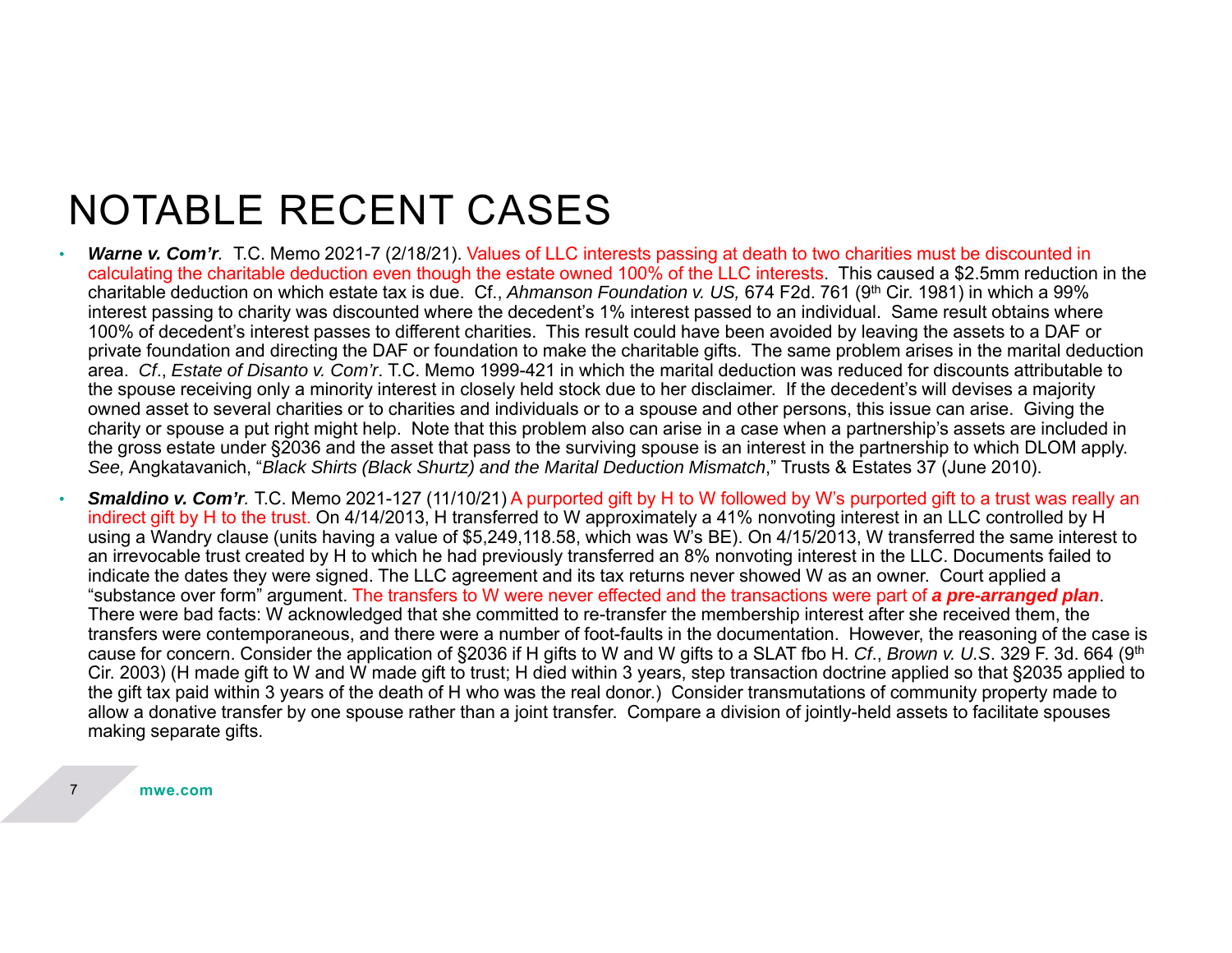#### NOTABLE RECENT CASES (CONTINUED)

- •**Buck v. US,** 128 AFTR 2d 2021-6041 (D. Conn.) District Court sustains taxpayer's position that gifts of 48% undivided interests as tenants in common in real estate to two separate donees should be valued separately and not aggregated, thereby allowing a 55% discount. Government argued that no discount should be allowed unless the donor owned a minority interest before the transfer. The allowance of a discount even where the donor owned a majority of the interests prior to making the gift was accepted in Rev. Rul. 93-12. Oddly, the District Court did not even cite Rev. Rul. 93-12. See, *Rauenhorst v. Com'r*, 119 T.C. 157 (2002) where the Tax Court criticized the IRS for disregarding its own rulings.
- • *Estate of Morrisette v. Com'r.*, T.C. Memo 2021-60 (5/13/21). Decedent's revocable trust paid \$29.9 million of insurance premiums on policies insuring the lives of her three sons. The policy was owned by a dynasty trust under a split dollar agreement that allowed the decedent to receive the greater of the premiums advanced and the cash values of the policies payable when (i) the policies matured, (ii) the policies were canceled or (iii) the parties otherwise agreed. The estate valued the rights to be repaid at \$7.5 mm. The IRS valued the policies at \$32.6 mm, the cash surrender value when the decedent died. The court concluded that the value was \$27.9 mm on the assumption that the split dollar agreement would be terminated 3 years after the estate tax return was filed. The court did not accept the government's argument that the premiums advanced were includable under §§2036 or 2038. The court held that the agreement was a *bona fide* sale for full and adequate consideration, and §2703 does not apply to cause the cash value of the policies to be includable in the estate because the arrangement was a *bona fide* business arrangement. Both parties relied on a discounted cash flow valuation approach and the principal disagreement was the time of termination of the agreement. The 40% gross undervaluation penalty applied because reliance on the appraiser's valuation was unreasonable.
- • *Connelly v. US*, 128 AFTR 2d 2021-5955 (E. D. Mo. 9/2/21). A buy-sell agreement required that a company purchase a decedent's shares of a corporation that was owned by two brothers. The corporation purchased life insurance to fund the obligation. The brothers did not follow the terms of the agreement that required them to fix values annually by agreement or by obtaining an appraisal. Upon the death of the decedent, who owned 77% of the company, the estate and the company agreed to redeem the decedent's shares for \$3 million using some of the \$3.5 mm insurance proceeds that were payable to the corporation. The estate reported the value of the shares at \$3 million. The IRS asserted a value of \$4 million and argued that the \$3.5 million life insurance proceeds should have been taken into consideration in setting the value. At trial the sole issue was whether the life insurance proceeds had to be considered in determining value. Held: the buy sell agreement did not fix value because it failed the tests in §2703 and the value of life insurance must be considered. The court disagreed with *Estate of Blount v. Com'r*, 428 F.3d 1338 (11th Cir. 2005) that the company's obligation to redeem shares offsets the value of the life insurance proceeds because the obligation owed by the corporation to the purchaser of the decedent's shares would not reduce the value of the purchased shares. A buy sell agreement that fails to account for the value of corporate owned life insurance in determining the value of the shares will fail the bona fide business arrangement test necessary to fix value under §2703. The court also found that failure to consider control premiums or minority discounts caused the agreement to fail the "device" test. This is troubling because it is typical for buy sell agreements to ignore discounts and premiums.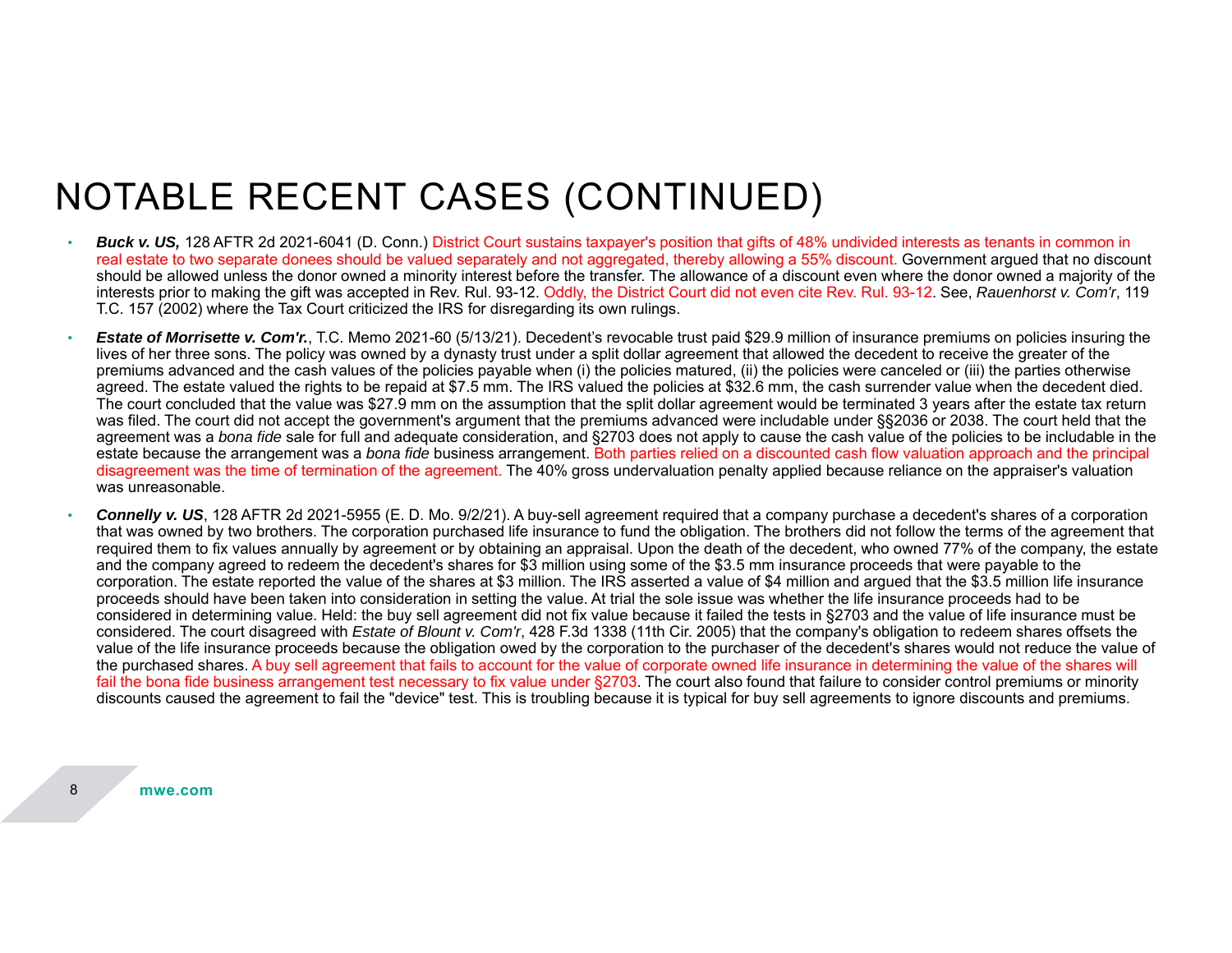# NOTABLE RECENT CASES (CONTINUED)

- *Nelson v. Com'r*, 128 AFTR 2d 2021-6532 (5th Cir. 11/3/21), *aff'g* T.C. Memo 2020-81. Taxpayer made a gift of a limited partnership interest having a value of \$2,096,000 as of 12/31/2008 *as determined by a qualified appraiser within 90 days of the effective date of this assignment*. Similar terms were used for a sale made in in January 2010 of interests worth \$20 million. Held: the formulae were effective to determine the amounts transferred by gift and sale but, by the unambiguous language of the transfer instruments, did not allow adjustments of the amounts transferred based on values as finally determined for federal gift tax purposes. The taxpayer unsuccessfully argued that the formula language was like the one used in *Wandry v. Com'r* T.C. Memo 2012-88 and transferred a specific dollar amount and not a fixed percentage of the partnership that was subject to adjustment on audit. The case endorses the use of contemporaneous appraisals to determine the amount of a transfer and has no relevance to the viability of Wandry clauses.
- • *Estate of Grossman v. Com'r*, T.C. Memo 2021-65 (5/27/21). IRS attempted to disallow the marital deduction on the grounds that the decedent's marriage was invalid under New York law. The decedent obtained a religious divorce from his former spouse in New York and then married again in Israel. New York does not recognize religious divorces, but Israel does. New York defers to the law of the place of the celebration of the marriage, in this case Israel. Because the divorce and remarriage were valid under Israeli law, the decedent's marriage would be respected under New York law. The Tax Court awarded summary judgement for the estate.
- •*Hewitt v. Com'r*, Case No. 20-13700 (11<sup>th</sup> Cir. 12/29/21). The Court of Appeals overruled the Tax Court decision disallowing a deduction for a contribution of a conservation easement on the grounds that it did not satisfy the "protected-in-perpetuity" requirement of §170(h)(5) because the easement violated the judicial extinguishment proceeds formula in Treas. Reg. §1.170A-14(g)(6)(ii). In the event of a judicial extinguishment of the easement (e.g. because the property subject to the easement was taken in an eminent domain proceeding) the easement deed subtracted the value of post-donation improvements to the property from the extinguishment proceeds before determining the donee's share of the proceeds. The regulation requires that all proceeds be apportioned between the owner of the property and the donee in the same proportion as the value of the easement bears to the total property at the time of the grant. On appeal, the taxpayer argued that the regulation was procedurally invalid under the Administrative Procedures Act ("APA") or substantively invalid under the *Chevron* doctrine as an unreasonable interpretation of the statute. The regulation was held to be arbitrary and capricious for violating the procedural requirements of the APA because Treasury failed to respond to significant comments as to the issue in promulgating the regulation. The court did not reach the *Chevron* argument because it found that the procedural requirements of the APA were not met. The APA requires an agency to "consider and respond to significant comments received during the period for public comment and give adequate reasons for its decisions. Treasury received 90 comments on the proposed regulation of which 13 offered comments on the extinguishment regulation. Only one, from the NY Landmarks Conservancy, was a detailed comment. When final regulations were issued, Treasury issued a statement that it had considered all comments but did not discuss or respond specifically to the comment by the NYLC and others on the extinguishment regulation. Held, the NYLC comment was **significant** and therefore required a specific response explaining the basis for its decision.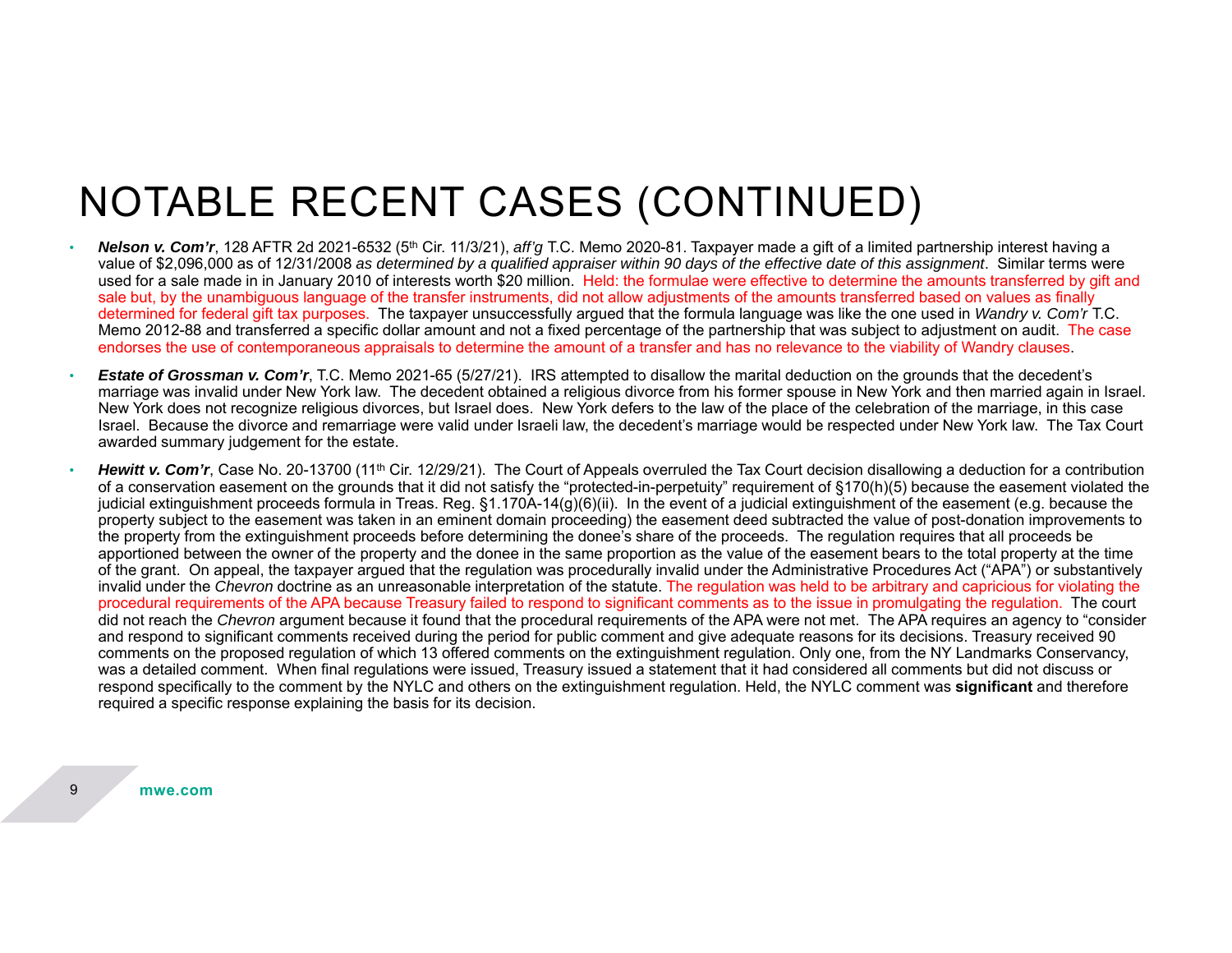### NOTABLE RECENT CASES (CONTINUED)

- • *TOT Property Holdings LLC v. Com'r.* ,1 F.4th 1354 (11th Cir. 6/23/21) involved the same regulation and the same Circuit Court of Appeals as *Hewitt*, but this time the government won. In *Hewitt,* the Court distinguished this case on the grounds that the taxpayer did not argue that the regulation was invalid. Instead, the taxpayer argued that a tax savings clause in the deed of gift caused the deed to meet the requirement of the regulations. The deed said that if the easement was extinguished through eminent domain proceedings, the donee would receive "the stipulated FMV of this Easement, or a proportionate part thereof, as determined in accordance with Section 9.2 [of this deed] *or section 1.170A-14, if different*." Section 9.2 defined stipulated FMV as a proportionate share of the value of the easement reduced by "any increase in value after the date of this grant attributable to improvements." The deed also stated that "[i]t is intended that this Section 9.2 be interpreted to adhere to and be consistent with 26 CFR section 1.170A-14(g)(6)(ii)." The court held that Section 9.2 was unambiguous so there was nothing to "interpret" and the savings clause would rewrite the plain text of the deed. The court held that the clause was void as a condition subsequent, citing *Com'r v. Procter*, 142 F.2d 824 (4<sup>th</sup> Cir. 1944).
- There were a number of other cases involving the same regulation: *Sells v. Com'r*. T.C. Memo 2021-12 (Jan. 28, 2021); *Soddy Creek Preserve, LLC v. Com'r,*  Tax Ct. Dkt 22271-17 (Feb. 9, 2021); *Buckelew Farm LLC v. Com'r* Tax Ct. Dkt. 14273-17 (Nov. 22, 2021); *Little Horse Creek Property LLC v. Commissioner*, No. 7421-19 (T.C. stipulated decision Sept. 22, 2021). *See,* Hale, Shepperd, "Reasonable IRS Appraisal Triggers Conservation Easement Settlement" Tax Notes Posted on Jan. 3, 2022. In CCA 202130014, the IRS offered sample conservation easement language. The BBB Act would have allowed the taxpayer the opportunity to correct defective language. A group of teachers, scholars and practitioners objected to this proposal. *See,* Kristen A. Parillo, "Group Pushes for Removal of Easement Proposal's Curing Provision," 173 Tax Notes Federal, 391) Oct. 18, 2021.
- *Estate of Moore v. Com'r*, 128 AFTR 2d 2021-6604 (9th Cir. 11/8/21) *aff'g* T.C. Memo 2020-40 (April 7, 2020). Decedent created five trusts and a limited partnership about 3 months prior to death. The Court held that §2036 applied to include partnership assets in the decedent's gross estate. The court rejected the estate's claim for an offsetting charitable deduction for two reasons. First, the language of the irrevocable trust that owned LP interests said that "*any*  **asset of this trust** which is includable in my gross estate" shall be transferred to the decedent's revocable trust which made a gift to charity. The court noted that amounts included in the gross estate under §2036 were not assets of the irrevocable trust and therefore a literal reading did not transfer any additional amount indirectly to charity. Second, the court identified what it called a more general problem: charitable deductions cannot depend on actions of a decedent's beneficiary or executor and the charitable deduction must be ascertainable at the decedent's date of death. Whether assets would pass to charity would not be determined until after an audit ultimately resulted in the value of additional property being included in the gross estate. The court distinguished formula clauses in *Estate of Christiansen v. Com'r*, 130 T.C. 1 (2008) and *Petter v. Com'r,* T.C. Memo 2009-280 *aff'd* 653 F.3d 1012 (9th Cir. 2011). On appeal, the  $9<sup>th</sup>$  Circuit affirmed on the narrow ground of the "any asset of this trust" wording.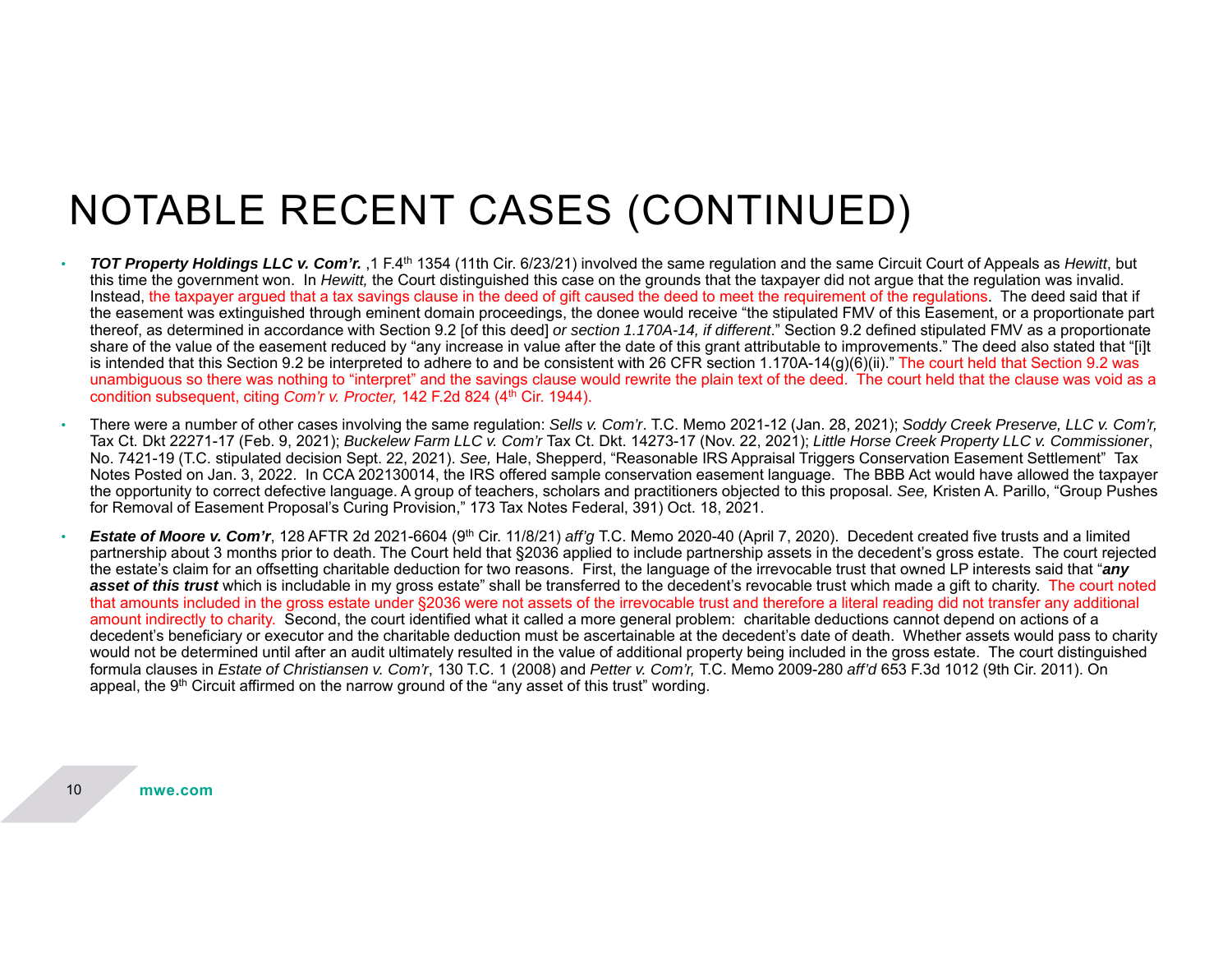### **NOTICES**

• **CCA 202152018** considered (i) whether a pending merger must be considered for purposes of valuing stock for gift tax purposes and (ii) whether a donor retained a qualified annuity interest in a GRAT when the donor used an outdated appraisal that did not take into account a pending merger. The answer to (i) was yes and the answer to (ii) was no even though the terms of the GRAT contained all the necessary language to create a qualified interest under §2702. Grantor created a GRAT 3 days after receiving 5 purchase offers for the stock and valued the shares based on an appraisal made 6 months earlier that did not take into account a possible sale. Post-valuation date events that are reasonably foreseeable are relevant to value. (The appraisal had been made for §409A purposes.) At a later date, the taxpayer gifted shares to a CRT and valued the shares based only on the tender offer. Several weeks after the contribution to the CRT, the taxpayer accepted the purchase offer. The final price was 3x the appraised value of the shares used to fund the GRAT. The ruling cited *Ferguson v. Com'r* 174 F. 3d 997 (9th Cir. 1999), which applied an assignment of income doctrine to tax the donor, rather than the charitable donee, on gain realized shortly after the donation of stock because at the time of the gift the tender offer for the stock was "practically certain" to occur and therefore had "ripened" into a fixed right to receive cash, and Atkinson v. Com'r. 114 T.C. 26 (20000), aff'd 309 F.3d 1290 (11<sup>th</sup> Cir. 2002), disqualifying a CRAT that failed to make timely annuity payments because it did not operate as a CRAT. The ruling did not address assignment of income issue, but cited *Ferguson* only to point out the relevance of a pending offer. More reliance was placed on *Atkinson*. The GRAT did not operate as a GRAT because the annuity payments were based on the faulty appraisal. Because the ruling recites that the trust satisfied all the requirements of §2702, it is not clear whether the IRS was ignoring language in the trust requiring that the annuity be based on values as finally determined for gift tax purposes. If this happened, which is likely, the "defined value" formula protection of a GRAT will be eliminated. There is no basis for distinguishing under-valuations based on faulty appraisals from under-valuations based on differences of opinion. If this approach is followed, donors may be safer relying on *Wandry*-type clauses than relying on GRATs because they will not have to worry about failing to meet operational tests. CCA 202152018 also points out the need to address pending transactions. How does one factor in the likelihood of a future event? What data supports a determination of the likelihood of a transaction occurring?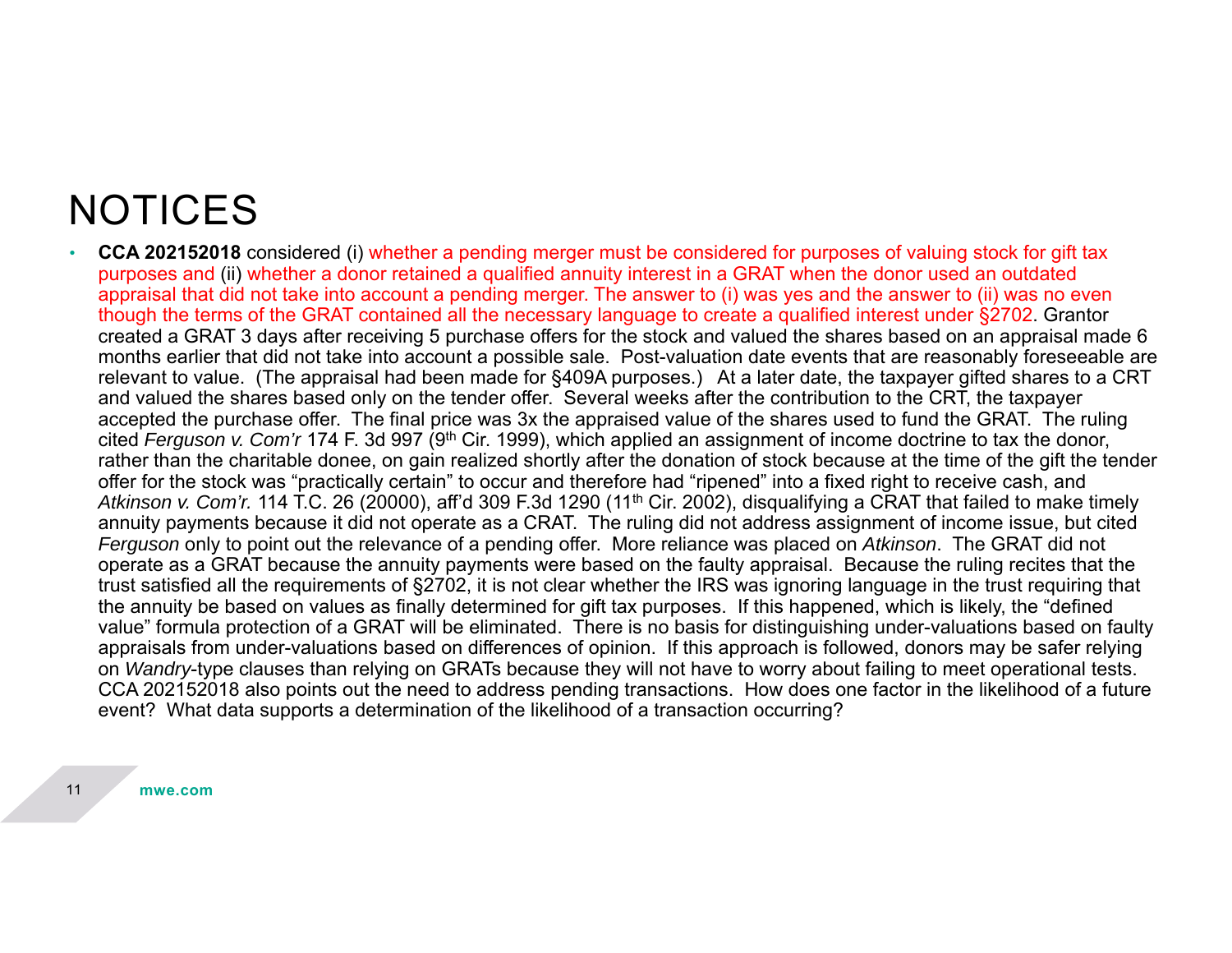# NOTICES (CONTINUED)

- • **Notice 2021-56** (Oct. 21, 2021): IRS sets forth standards for tax-exemption for LLCs owned by charities and government units.
- • **Rev. Proc. 2021-40** (Sept. 22, 2021): Added to "no rule" list rulings on INGs, and rulings on whether self-dealing occurs under §4941 when a private foundation owns an interest in an LLC that owns a promissory note issued by a disqualified person.
- • **PLR 202118002** (Feb. 11, 2021): A nongrantor trust for the benefit of "A" was deemed to hold annuity contract as agent for A and therefore did not violate §72(u) which requires that annuity contracts be held by "individuals" or by a trust or other entity as "agent" for a natural person.
- • **CCA 202118008** (2/1/2021): IRS rules that a commutation of a QTIP is a taxable gift of the remainder under §2519 which is not offset by the remainder beneficiaries' reciprocal gifts of the value of the remainder. The IRS asserted that an offset would be inappropriate because the children's gift of the remainder did not augment the surviving spouse's estate; the remainder would be taxable in her gross estate under §2044. The spouse used the amount received from the trust to fund a new irrevocable trust and sell assets to that trust for a promissory note. The objective of freezing the amount in the spouse's estate could have been achieved by the QTIP selling assets to an irrevocable trust, although gain would likely be recognized, or by exercising discretion to distribute principal to the spouse and then the spouse engaging in the same gift and sale transaction.